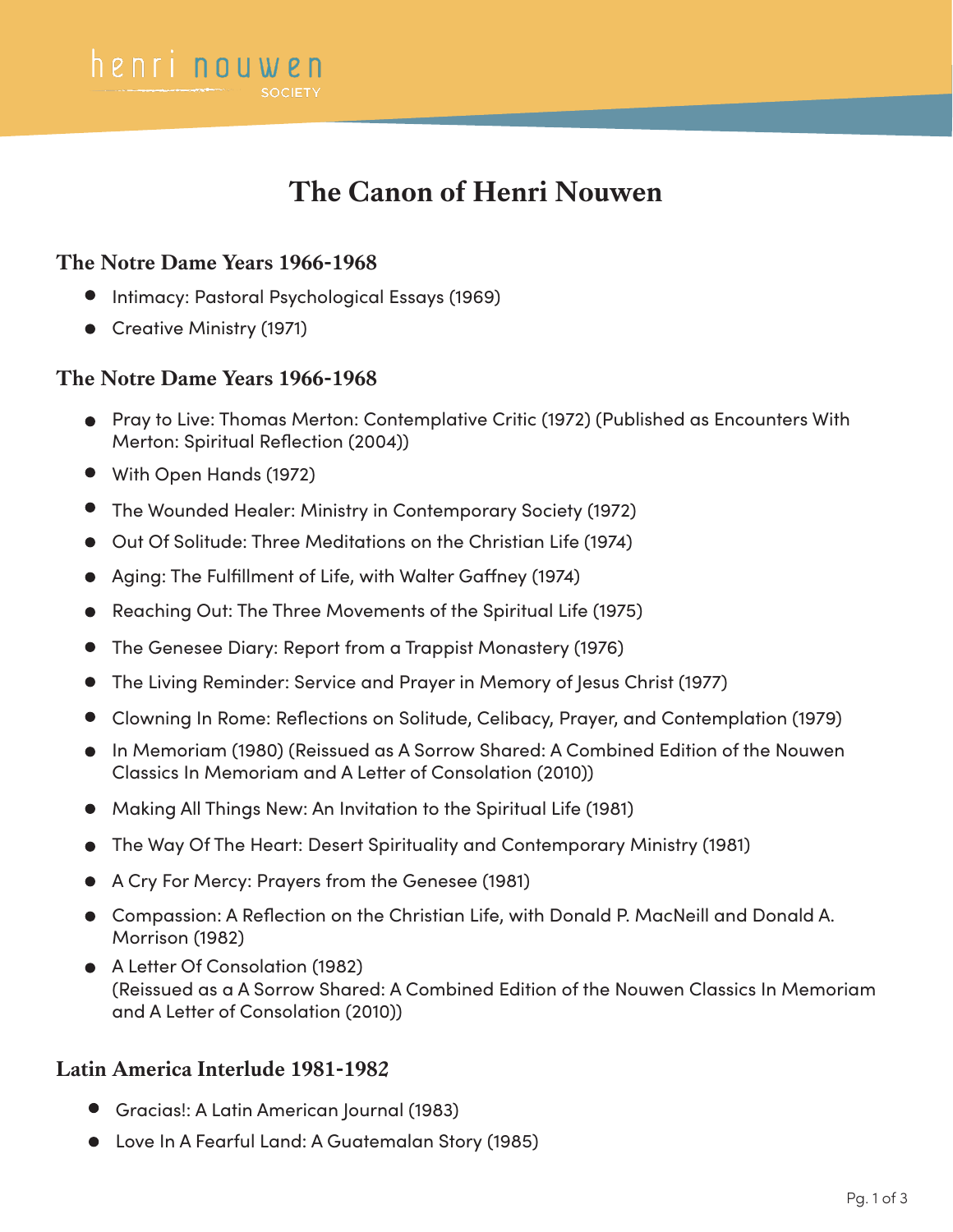## **The L'Arche Years 1986 -1996**

- Lifesigns: Intimacy, Fecundity and Ecstacy in Christian Perspective (1986)
- Behold The Beauty Of The Lord: Praying With Icons (1987)
- The Road To Daybreak: A Spiritual Journey (1988)
- Letters To Marc About Jesus: Living a Spiritual Life in a Material World (1988)
- In The Name Of Jesus: Reflections on Christian Leadership (1989)
- Heart Speaks To Heart: Three Gospel Meditations on Jesus (1989)
- Walk With Jesus: Stations of the Cross (1990)
- Beyond The Mirror: Reflections on Life and Death (1990)
- Life Of The Beloved: Spiritual Living in a Secular World (1992)
- The Return Of The Prodigal Son: A Story of Homecoming (1992)
- **•** Jesus & amp; Mary: Finding Our Sacred Center (1993) (Out of print. Half of the book has been published in Finding Our Sacred Center: A Journey to Inner Peace (2011))
- Here And Now: Living in the Spirit (1994)
- Our Greatest Gift: A Meditation on Dying and Caring (1994)
- With Burning Hearts: A Meditation on the Eucharistic Life (1994)
- The Path Series: The Path of Power, The Path of Waiting, The Path of Freedom (1995) (Published as Finding My Way Home: Pathways to Life and the Spirit (2001))

## **The Final Year 1996**

- The Inner Voice Of Love: A Journey Through Anguish to Freedom (1996)
- Can You Drink The Cup? (1996)
- Sabbatical Journey: The Diary of His Final Year (1997)
- Adam: God's Beloved (1997)
- Bread For The Journey: A Daybook of Wisdom and Faith (1997)

# **Posthumous – New Works from the Literary Estate of Henri Nouwen**

- $\bullet$ Peacework: Prayer, Resistance, Community (2005)
- The Selfless Way Of Christ: Downward Mobility and the Spiritual Life (2007)  $\bullet$
- Home Tonight: Further Reflections on the Parable of the Prodigal Son (2009)  $\bullet$
- Love, Henri: Letters on the Spiritual Life (2016)
- Following Jesus: Finding Our Way Home in an Age of Anxiety (2019)  $Pg. 2 of 3$